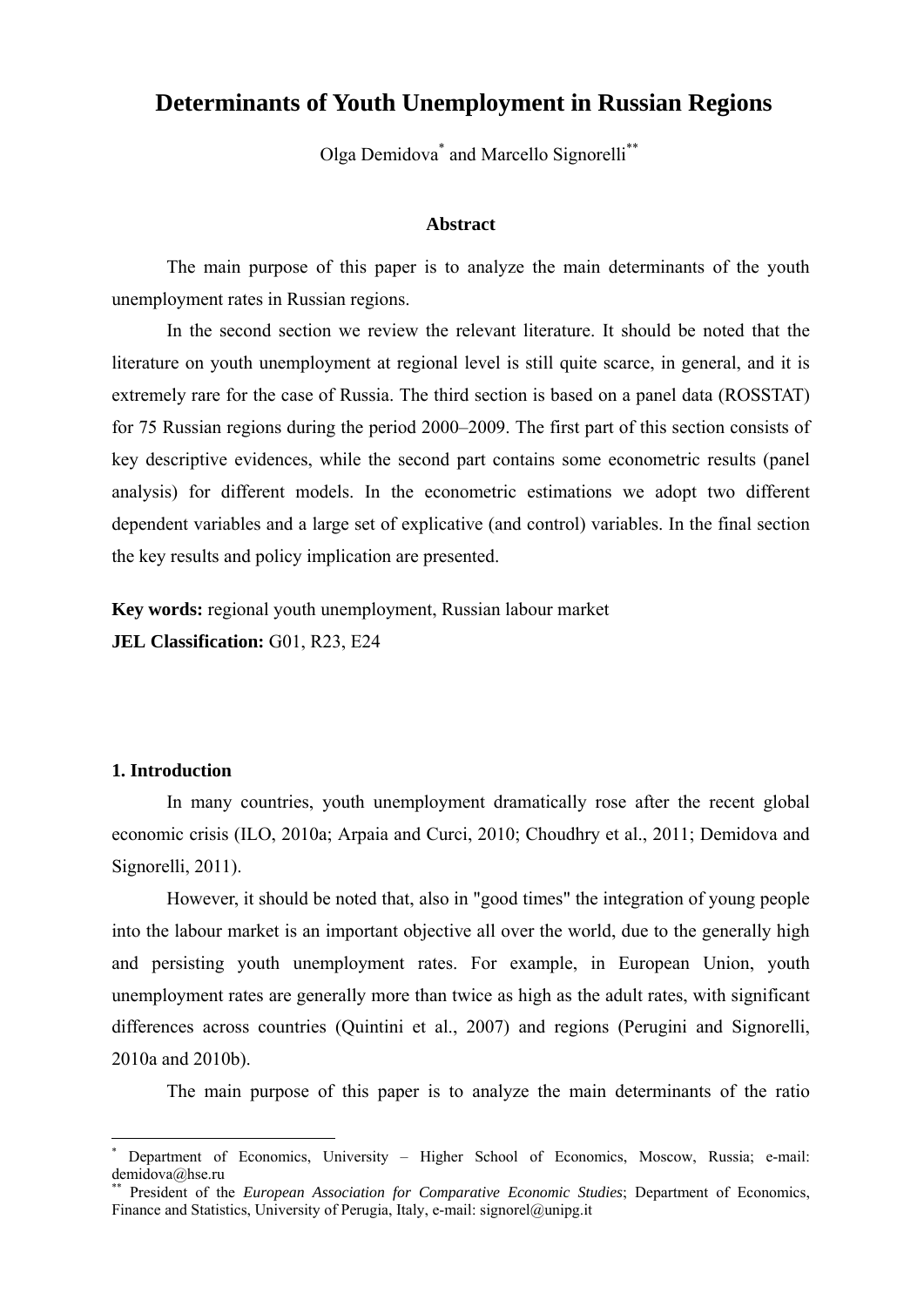between youth and total unemployment and the dynamics of youth unemployment rates in Russian regions.

 In the second section we review the relevant literature regarding the Russian labour market, the determinants of youth and regional unemployment, and the very few studies on youth regional unemployment in Russia and other transition countries. It should be noted that, as to our knowledge, there are only few studies (e.g. Green et al., 2001; Perugini and Signorelli, 2010a and 2010b) investigating youth labour market performance at regional level (in the European context). In addition, the literature on youth unemployment in Russian regions is extremely rare (e.g. Demidova and Signorelli, 2011). The third section is based on a panel data (ROSSTAT) for 75 Russian regions during the period 2000–2009. The first part of this section consists of key descriptive evidences, while the second part contains some econometric results (panel analysis) for different models. Although the main objective is to detect the structural factors determining higher regional youth unemployment rates, the effect of 2008 crisis is also partly investigated. In the econometric estimations we adopt two different dependent variables (unemployment rate in 20-29 age group and the ratio between youth and total unemployment rates) and a large set of explicative and control variables. In the final section the key results and policy implication are presented.

#### **2. Literature Review**

In this section we briefly review the literature (i) on Russian labour market, (ii) on youth unemployment in general and with respect to the impact of the crises and, finally, (iii) on regional youth unemployment.

#### *2.1. Review of the Literature on Russian Labour Market*

 A very recent research (Kapelyushnikov et al., 2011) presents a complete review of the relevant literature on Russian labour market. But, more important, the above study highlights some key factors influencing labour market practices in a transition economy. In particular, in order to explain the high stability of the aggregate employment (and unemployment) level over time, they establish a link between inefficient enforcement and the emergence of compensating institutional arrangements on the one side and the unusually broad implementation of flexible working time and flexible pay on the other side. In fact, a characteristic of the Russian labour market is that employment (and unemployment) has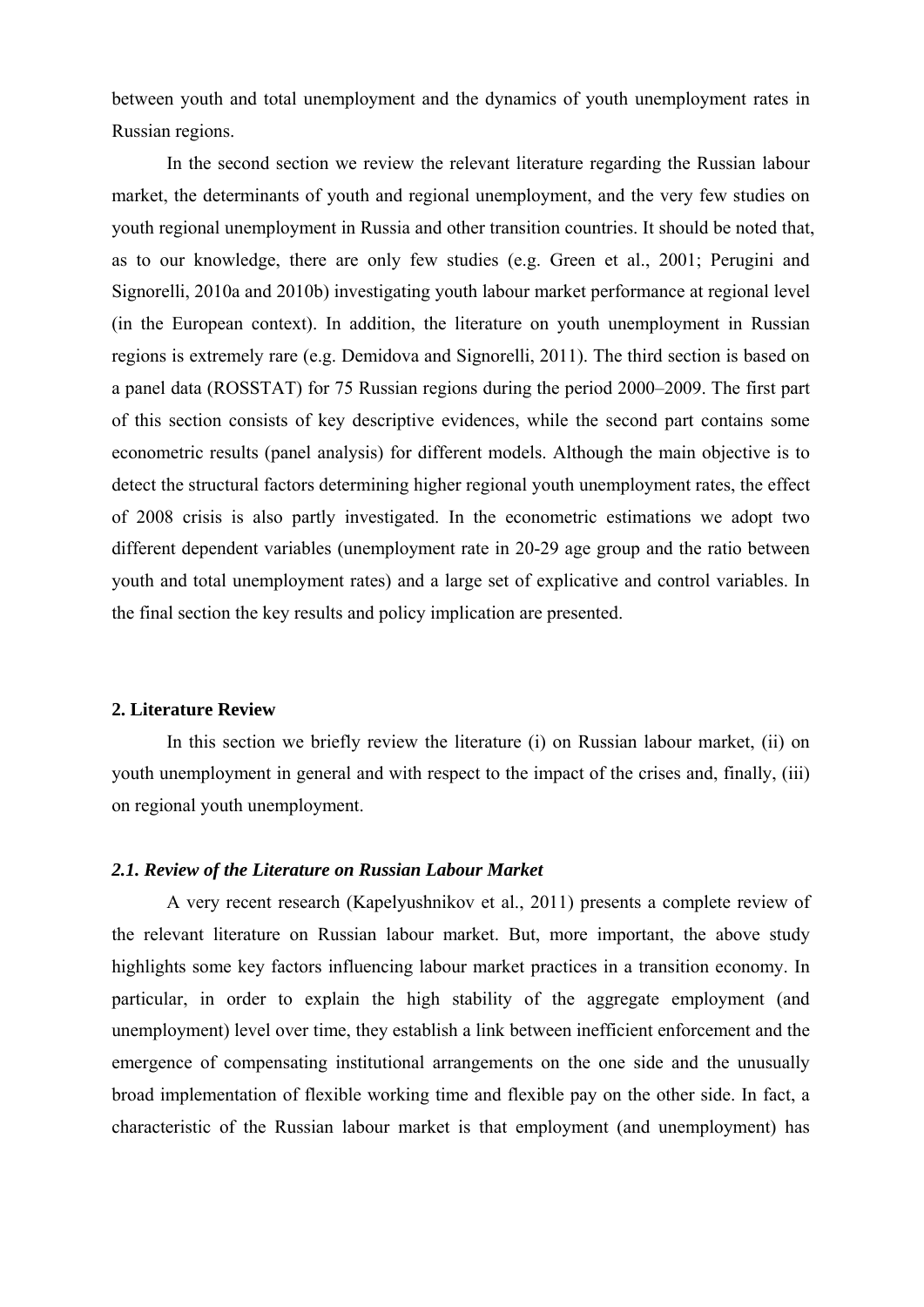always been relatively stable despite a sequence of relevant economic shocks<sup>1</sup>. As a consequence of this persisting characteristic, since the early stage of transition, some authors start talking about "the Russian way" (Layard and Richter, 1995). Kapelyushnikov et al. (2011) find a key explanation on the prevalence of flexible working time and flexible pay that make possible to offset pressures on the labour market (during a crisis) without a drastic readjustment of employment. Similarly, during the phases of economic growth the ability to increase working hours and pay boost output and productivity, reducing the need to hire more workers. The authors argue that flexible working hours and pay are not the prerogatives of the Russian labour market; what distinguishes Russia is the persistence, depth and scale of these phenomena and their institutional embeddedness. In other terms, Kapelyushnikov et al. (2011) argue that the current model of labour relations in Russia is a combination of very stringent formal rules embodied in the Labour Code and the great variety of informal arrangements that make it feasible to 'soften' these rules or circumvent them altogether. So, external shocks are absorbed by means of high "internal flexibility" (shortening working hours) and wage flexibility. This is substantially flexible system, notwithstanding the formal rules are numerous and stringent. In other terms, the overall flexibility comes from the willingness and ability of both employers and employees to curtail their exposure to formal rules and rely on informal arrangements.

 Similar assertions confirmed by numerical calculations were made in the papers Gimpelson et al. (2010) and Kapelyushnikov (2011). The latter author argues that although labor regulation in Russia is *de jure* very flexible, alternative estimates suggest that by stringency of EPL Russia exceeds even those OECD countries whose labor markets are considered overtly overregulated.

 Comparison of the labour market in Russia and other countries was performed in Gimpelson et al. (2011). The authors concluded that current Russian model of labor market differs from that observed in other European countries, with the exception of the CIS.

 The key importance of "internal flexibility" during a crisis has been already stressed in Demidova and Signorelli (2011). It should be noted that also acording to previous studies, law implementation has been extremely flawed in Russia (e.g. ILO, 1997; Feige, 1997; Vishnevskaya and Kapelyushnikov, 2007), favouring the creation of a vacuum of formal regulations and the diffusion of informal rules. Preliminary evidences on the impact of last crisis seem to confirm the high stability of employment (and unemployment) level(s).

<sup>&</sup>lt;sup>1</sup> Differently from the Central and Eastern European Countries, in Russian case the correlation between changes in GDP and employment dynamics has been very weak.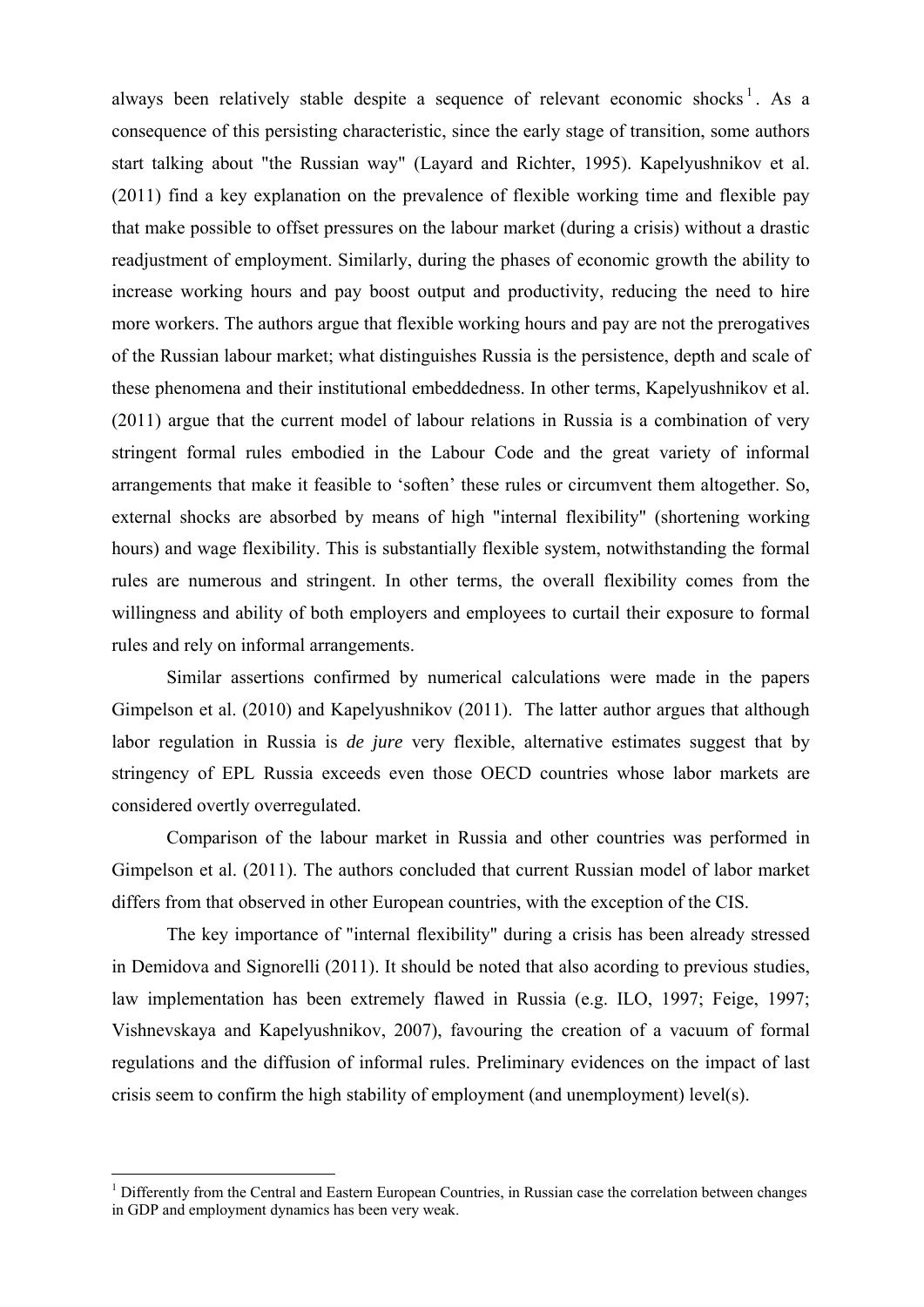# *2.2. Review of the Literature on Youth Unemployment*

 First of all, it should be noted that although official statistics tend to focus on the group aged 15-24<sup>2</sup>, there is a debate about the various definitions of youth (e.g., Lefresne, 2003; O'Higgins, 1997). In general, employment rate indicators are better than unemployment rates, but this does not hold for "young people" considering the difficulties to take in to account of the differences and changes in the "schooling participation"<sup>3</sup>. In addition, in the case of youth unemployment, some specific problems, such as underemployment and informal sector employment, may be relevant (O'Higgins, 2005). O'Higgins (2011a and 2011b) also highlights the advantage of considering the percentage of youth not working and not in education or training (NEET).

 Many macroeconomic and institutional factors contribute to the youth labour market performance. Both total and youth unemployment depends significantly on macroeconomic cyclical conditions; however, macroeconomic performance and cyclical behaviour cannot explain the existence of a youth unemployment rate persistently higher than adult (or total) unemployment rate. The main reason of the generally worse youth labour market performance with respect to adults is related to the lower level (and/or different quality) of human capital (and productivity) of the young. It should be noted that the educational level is the most immediate variable measuring "human capital", but young people lack the other two components of human capital, namely generic and job-specific work experience. Carmeci and Mauro (2003) have shown that educated youngsters need to acquire firm-specific knowledge by working activities for "schooling" human capital to become productive.

 The impact of the institutional framework has been stressed by many authors (e.g. Brunello, Garibaldi, & Wasmer, 2007; Checchi, 2006; European Commission, 2008 chapter 5; Newmark & Wascher, 2004; Kolev & Saget, 2005; Bassanini & Duval, 2006; Booth, Francesconi, & Frank, 2002; Heckman and Borjas, 1980; Clark and Summers, 1982; Quintini & Martin, 2006; Abowd at al., 1997, Neumark & Wascher, 1999; Ryan, 2001; Ichino, Mealli, & Nannicini, 2005; Barbieri & Sestito, 2008; Picchio, 2008).

 In particular, the school-to-work transition (STWT) processes and their determinants and changes over time have been widely investigated in the literature (e.g. Caroleo and Pastore, 2003 and 2007; O'Higgins, 2005; Sciulli and Signorelli, 2011; Checchi, 2003; Brunello-Checchi, 2005; Rodriguez-Pose, 2003; ILO, 2002).

<sup>&</sup>lt;sup>2</sup> As for a more complete definition of "youth unemployment" and some measurement aspects, see also ILO (2009). See also the empirical evidences presented in ILO (2010a, 2010b).<br><sup>3</sup> In other terms, a lower or/and decreasing youth employment rate is significantly related to high(er) "schooling

participation". Obviously, in interpreting empirical evidence, it should be consider that YURs are affected by all the problems related to general unemployment rates - in particular, the definition of unemployment and the role of discouragement effects (e.g. Perugini and Signorelli 2004 and 2007).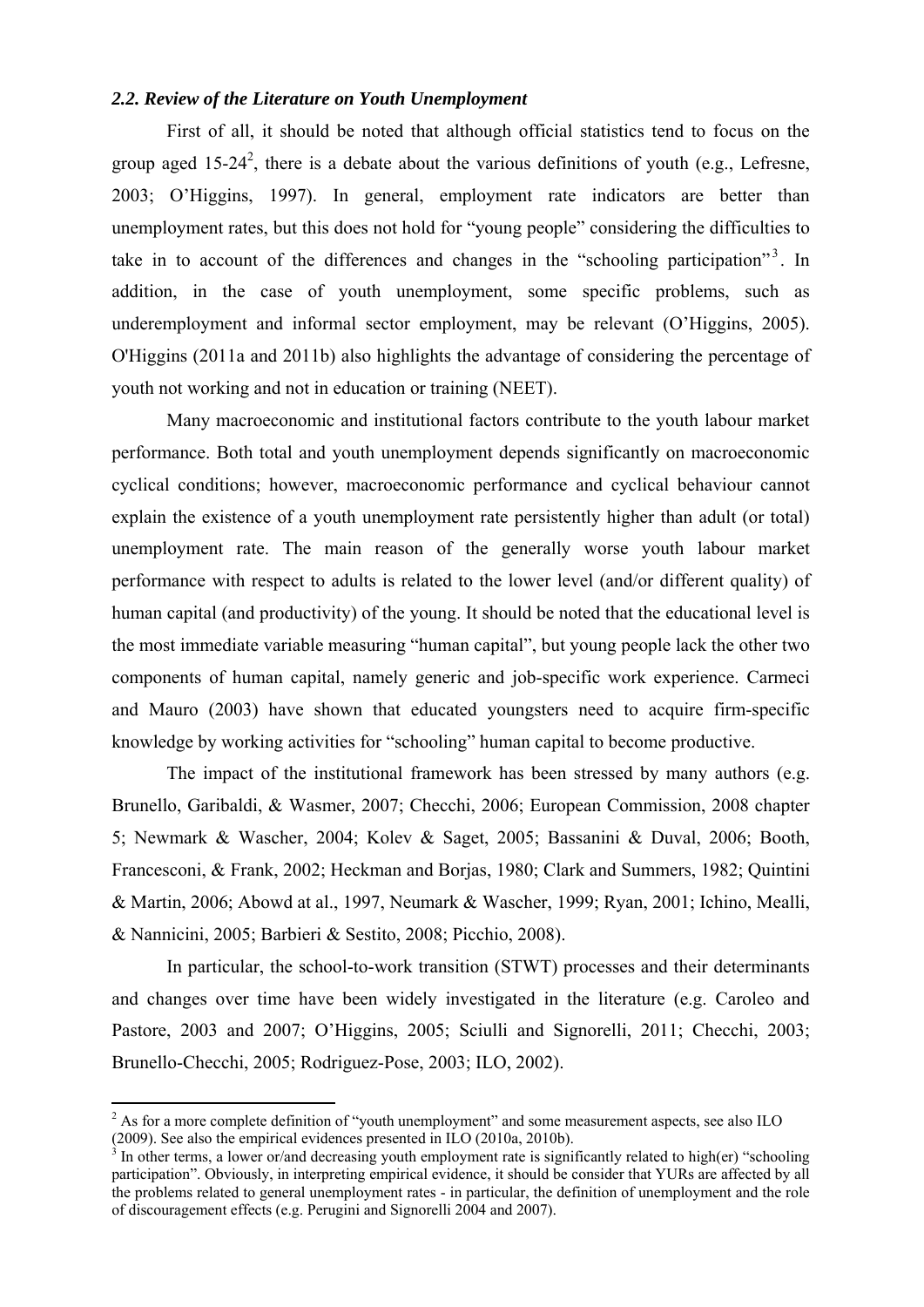Other researches refer to the effects of demographic composition and changes (e.g. Flaim, 1990; Shimer, 1999; Korenman and Neumark, 1997).

## *2.3. Review of the Literature on Youth Unemployment and the Crises*

 The literature on the impact of "economic and financial crises" on youth unemployment is still quite scarce (e.g. Choudhry et al., 2011; Demidova and Signorelli, 2011; Marelli et al., 2011). Scarpetta, Sonnet and Manfredi (2010) highlight that the crises exacerbate the structural problems that affect the transition from school to work. In fact, during and after a crisis, the decline in GDP turns - with a delay of some months - into a reduction of labour demand; in this situation, school-leavers are competing with more jobseekers for fewer vacancies<sup>4</sup>, while the youth already in the labour market are generally among the first to lose their jobs, mainly due to the higher diffusion of temporary contracts<sup>5</sup>, with a consequent high difficulty to get another one  $(OECD, 2009)^6$ . The labour hoarding practices, especially in countries with the highest EPL on "permanent contracts", favour adult segments and can further increase the size and duration of the impact of the crisis on youth unemployment. Generally, "education matters" and the consequences of a crisis are usually more serious for low-skilled youth, already in great difficulties in good times, since the crisis further increases their risk of long-term inactivity and exclusion. Many authors find that a "scarring" effect of unemployment on youth depends on overall labour market conditions, but it is significantly higher for disadvantaged youth (e.g. Bell & Blanchflower, 2009). In any case, adopting the definitions of Quintini and Manfredi (2009), the crisis is pushing more and more youth, even those who have performed well in good times, into the group of "poorlyintegrated new entrants" and possibly in to the group of "youth left behind"<sup>7</sup>. In particular, Scarpetta et al. (2010) highlight the risk to have a "lost generation" and the need to adopt effective (active and passive) labour policies and STWT institutions for minimizing the increase in the number of youth losing effective contact with labour market and permanently

<u>.</u>

<sup>&</sup>lt;sup>4</sup> As mentioned in the previous section, the existence of a "youth experience gap" favors a higher employability of adult (with generic and sector specific skills) with respect to youngsters.

<sup>&</sup>lt;sup>5</sup> The higher diffusion of temporary contracts between youngsters leads to the adoption of a sort of "last-in first out" rule.

<sup>&</sup>lt;sup>6</sup> So, the high diffusion of temporary contracts is a key explanation of the higher business-cycle sensitivity for youth in the labour market. However, many authors (e.g., Cockx & Picchio, 2009; Scarpetta et al., 2010) notice also that—for many youth—temporary contracts (especially apprenticeship) are more often a stepping stone to a permanent contract than a "trap". The trap effect of temporary contracts seem to be higher in countries with a large difference in the stringency of regulations for permanent contracts (i.e., strict "employment protection legislation", EPL) as compared to temporary (or other atypical) contracts.

<sup>6</sup> According to Scarpetta et al. (2010), the size of the group of "youth left behind" can be proxied by the number of young people who are neither in employment, nor in education or training (NEET). This group represented 11% (on average) of 15-25-years-old in the OECD in 2007.

<sup>&</sup>lt;sup>7</sup> According to Scarpetta et al. (2010), the size of the group of "youth left behind" can be proxied by the number of young people who are neither in employment, nor in education or training (NEET). This group represented 11% (on average) of 15-25-years-old in the OECD in 2007.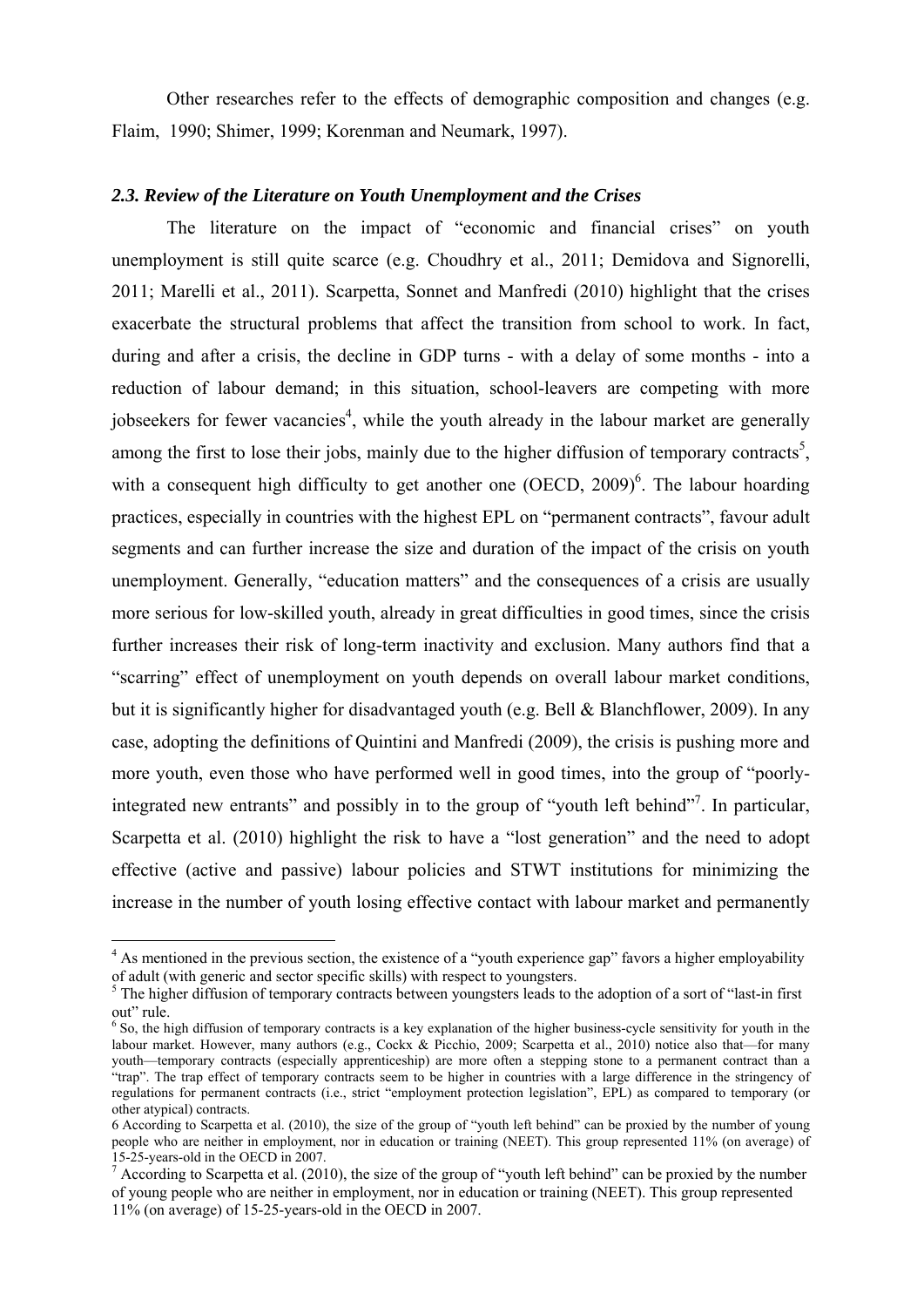damaging their employment prospects. Verick (2009) further confirms that-during and after a severe recession-young people find increasingly difficult to both acquire a job as a new entrant in the labour market, especially as a consequence of hiring freezes, and to remain employed, since they are more likely to be laid off than workers with more seniority. So, the youth unemployment rates are more sensitive to the business cycle than witnessed for adult (OECD, 2008). Arpaia and Curci (2010) produce a wide analysis of the labour market adjustments in EU-27 after the 2008-2009 recession (in terms of employment, unemployment, hours worked and wages) and they also highlight that workers with weaker work contracts and a lower qualification and experience have borne the brunt of the "great recession", with a consequent huge increase in youth unemployment rates $\delta$ . Choudhry et al. (2011) investigated the effect of financial crises on youth unemployment rates during the period 1980-2005 for a large number of countries (about 70) and obtained that crisis impact on youth unemployment rate is significant and robust and persist till five years after the crisis.

 O'Higgins (2011b) extensively investigates the impact of the economic and financial crisis and the policy response on youth employment in the European Union. In particular, he argues that it is not so much that more young people are affected, but that young people are more affected, by the crisis. In other terms, young people tend to be harder hit than adults by recessions, but the problem is not just that young people's unemployment rate rise more than adult rates during a recession. According to O'Higgins (2011b) the main point is that young people who are caught by the crisis are more vulnerable to its effects than are adults and that these effects are likely to be more long-lasting for young people. He finally argues that although the youth unemployment rate provides crucial information on the labour market situation of young people, it is also important to look at what is happening to other indicators to gain some understanding of what are the likely consequences of a crisis. In particular, youth joblessness in addition to youth unemployment is an issue of concern in that it is associated with long-term labour market withdrawal and social exclusion<sup>9</sup>.

# *2.4. Literature on Regional (Total and Youth) Unemployment*

 As to our knowledge, there are only few studies (Green, Owen, & Wilson, 2001; Perugini & Signorelli, 2010a, 2010b) investigating youth labour market performance at

1

<sup>&</sup>lt;sup>8</sup> Considering the complex relationship between unemployment, employment and participation rates (see, for example, Perugini & Signorelli, 2004, 2007), it should be noted that - especially during and after a crisis - the increase in (youth and total) unemployment rates can undervalue the negative impact if the possible decrease in the (youth and total) participation rates is not adequately considered. This is the well known "discouragement effect" (usually more relevant for women) that produce a reduction of the actual labour force and - especially in the case of young people - can partly consist in an increase in the duration of "education".

<sup>&</sup>lt;sup>9</sup> More generally, the quality of employment is also important.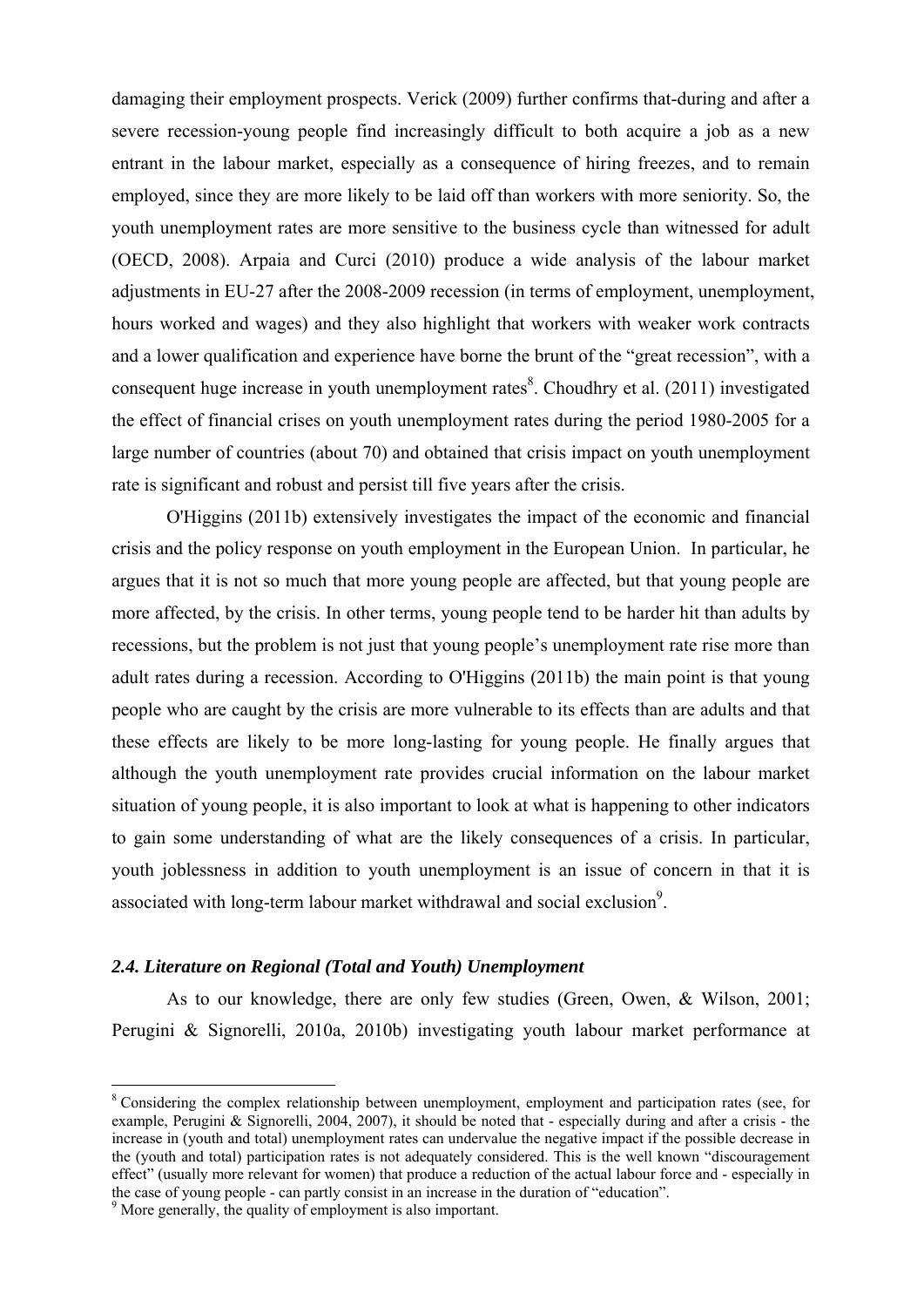regional level (in the European context) and there are very few studies regarding the Russian case (Demidova and Signorelli, 2011). The latter research finds econometric evidence also on the role played by the level of regional development and by the impact of the 1998-99 Russian crisis.

 So, with few exceptions, in the existing literature the two subjects of youth and regional labour markets have generally been considered as separate topics. In fact, the regional dimension of (total) unemployment has been largely considered since the work of Blanchard and Katz (1992). As highlighted in Marelli et al. (2011), regional unemployment differentials are wide and persistent; low unemployment regions tend to cluster close to each other; moreover, such differentials show a clear and persistent core-periphery pattern (EC, 2002), since high and persistent unemployment is concentrated in peripheral regions. Elhorst (2003) present a survey on regional unemployment. Several recent studies highlight various aspects (e.g. Basile and De Benedectis, 2008; Marelli, 2006; Izraeli and Murphy, 2003; Longhi et al., 2005; Belke and Hein, 2006; Belke, 2007; Marelli and Signorelli, 2010a; Fatàs, 1997; Jurajda and Terrell, 2009; Vamvakidis, 2009; Gács and Huber, 2005; Galbraith and Garcilazo, 2010; Garcilazo and Spiezia, 2007; Overman and Puga, 2002). A comprehensive survey on regional labour market developments in transition countries can by found in Huber (2007). A more specific research, by Tyrowicz and Wòjcik (2010), investigates convergence in regional unemployment rates of three transition countries. Bornhorst and Commander (2006) investigate the persistence of regional unemployment rates in six major transition countries. Finally, Marelli and Signorelli (2010b), in order to explain employment growth in a large sample (at the NUTS-3 level of disaggregation) of regions in eight transition countries, included an index of "progress in transition" (computed from the EBRD statistics).

# **3. Data, Descriptive Statistics and Econometric Results**

The data are taken from ROSSTAT and refer to 75 Russian regions for the period 2000-2009. In addition to the two dependent variables (regional youth unemployment rate and the ratio of youth and total regional unemployment rate), a very large set of regional variables are considered in the econometric estimations (a detailed list of variables is presented in Appendix).

 In the following Tables 1 and 2 some key descriptive evidences are presented. It is confirmed a ratio of youth and total unemployment rates higher than one (1.47 in 2009) and a wide range in the regional youth unemployment rates (from a minimum of 4.2 to a maximum of 27.86 in 2009).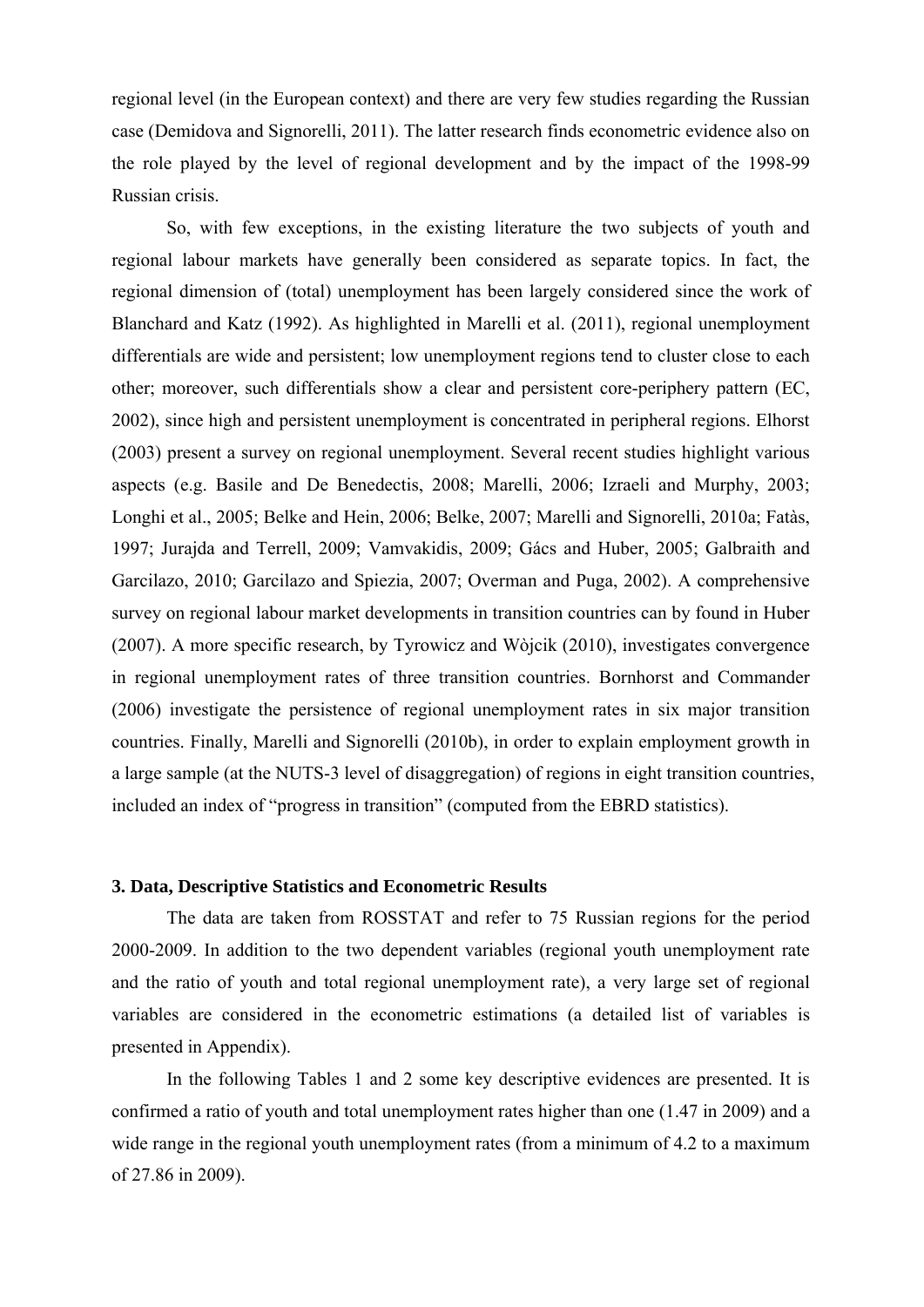#### Table 1. Comparison of Youth and Total Unemployment Rate

|                                                                                                          | 2000 | 2001 2002 2003 2004 2005 2006 2007 2008 2009       |  |  |  |  |  |  |
|----------------------------------------------------------------------------------------------------------|------|----------------------------------------------------|--|--|--|--|--|--|
| Mean for Total unemployment<br>rate                                                                      |      | 11.77 10.02 8.85 9.29 8.85 8.19 7.75 6.7 7.31 9.16 |  |  |  |  |  |  |
| Mean for Ratio of youth and total 1.35 1.37 1.34 1.35 1.19 1.38 1.43 1.45 1.41 1.47<br>unemployment rate |      |                                                    |  |  |  |  |  |  |
| Source: our elaboration on ROSSTAT data                                                                  |      |                                                    |  |  |  |  |  |  |

#### Table 2. Descriptive Statistics for Youth Unemployment Rate

|                                         | 2000  | 2001  | 2002  | 2003  | 2004  | 2005  | 2006  | 2007  | 2008  | 2009  |
|-----------------------------------------|-------|-------|-------|-------|-------|-------|-------|-------|-------|-------|
|                                         |       |       |       |       |       |       |       |       |       |       |
| Mean                                    | 15.84 | 13.53 | 11.68 | 12.49 | 10.5  | 11.1  | 10.99 | 9.48  | 10.06 | 13.18 |
| Median                                  | 14.93 | 12.67 | 10.58 | 12.46 | 9.61  | 9.88  | 10.37 | 8.66  | 9.35  | 12.74 |
| Min                                     | 4.9   | 3.42  | 2.59  | 1.68  | 2.5   | 1.4   | 2.44  | 2.06  | 1 26  | 4.2   |
| Max                                     | 33.71 | 31.85 | 26.48 | 31.91 | 26.46 | 30.29 | 29.74 | 27.56 | 24 91 | 27.86 |
| Coef.Var.                               | 0.36  | 0.36  | 0.38  | 0.42  | 0.48  | 0.44  | 0.48  | 0.52  | 0.43  | 0.27  |
| Source: our elaboration on ROSSTAT data |       |       |       |       |       |       |       |       |       |       |

The results in the table 3 suggest a positive (and persisting over time) spatial correlation in the "youth unemployment rates" for the bordering regions and negative distance spatial correlation. These results suggest the inclusion of spatial lags of dependent variable in all our models. Considering that these variables are endogenous, we adopt the Arellano-Bond Dynamic Panel GMM estimators. In addition, to avoid the problem of data multicollinearity, we included only part of the control variables in each model.

## Table 3. Dynamics of Moran's Spatial Correlation Index for the variable youthunem

|                                         | 2000        | 2001        | 2002        | 2003        | 2004        | 2005        | 2006         | 2007        | 2008        | 2009        |
|-----------------------------------------|-------------|-------------|-------------|-------------|-------------|-------------|--------------|-------------|-------------|-------------|
| Moran's $[1 a]$                         | $0.306***$  | $0.306***$  | $0.249***$  | $0.307***$  | $0.41***$   | $0.201**$   | $0.332$ ***  | $0.431***$  | $0.372***$  | $0.318***$  |
| Moran's $I2 b$                          | $-0.086***$ | $-0.059***$ | $-0.042***$ | $-0.062***$ | $-0.118***$ | $-0.059***$ | $-0.072$ *** | $-0.071***$ | $-0.073***$ | $-0.074***$ |
| Source: our elaboration on ROSSTAT data |             |             |             |             |             |             |              |             |             |             |

Note:

a) with boundary weighted matrix

b) with auto weighted matrix (matrix elements - the normalized distance between the capitals of the regions by road)

\*\*\* - significant at  $1\%$ , \*\* - significant at  $5\%$ , \* - significant at  $10\%$ 

In Table 4 a first set of econometric results is presented by considering the regional youth unemployment rate as dependent variable and the following as explanatory and control variables: (i) regional total unemployment rate, (ii) share of urban population in the total population, (iii) share of population aged 20-29 (in total population age 15-72), (iv) number of students in public higher education institutions (per 10000 inhabitants), (v) number of pensioners in the region (per 1000 inhabitants), (vi) the number of registered crimes (per 100,000 inhabitants), (vii) several regional migration rates, (viii) gross regional product in the previous year per capita corrected for the different "purchasing power", (ix) average monthly pensions corrected for the different "purchasing power", (x) several index of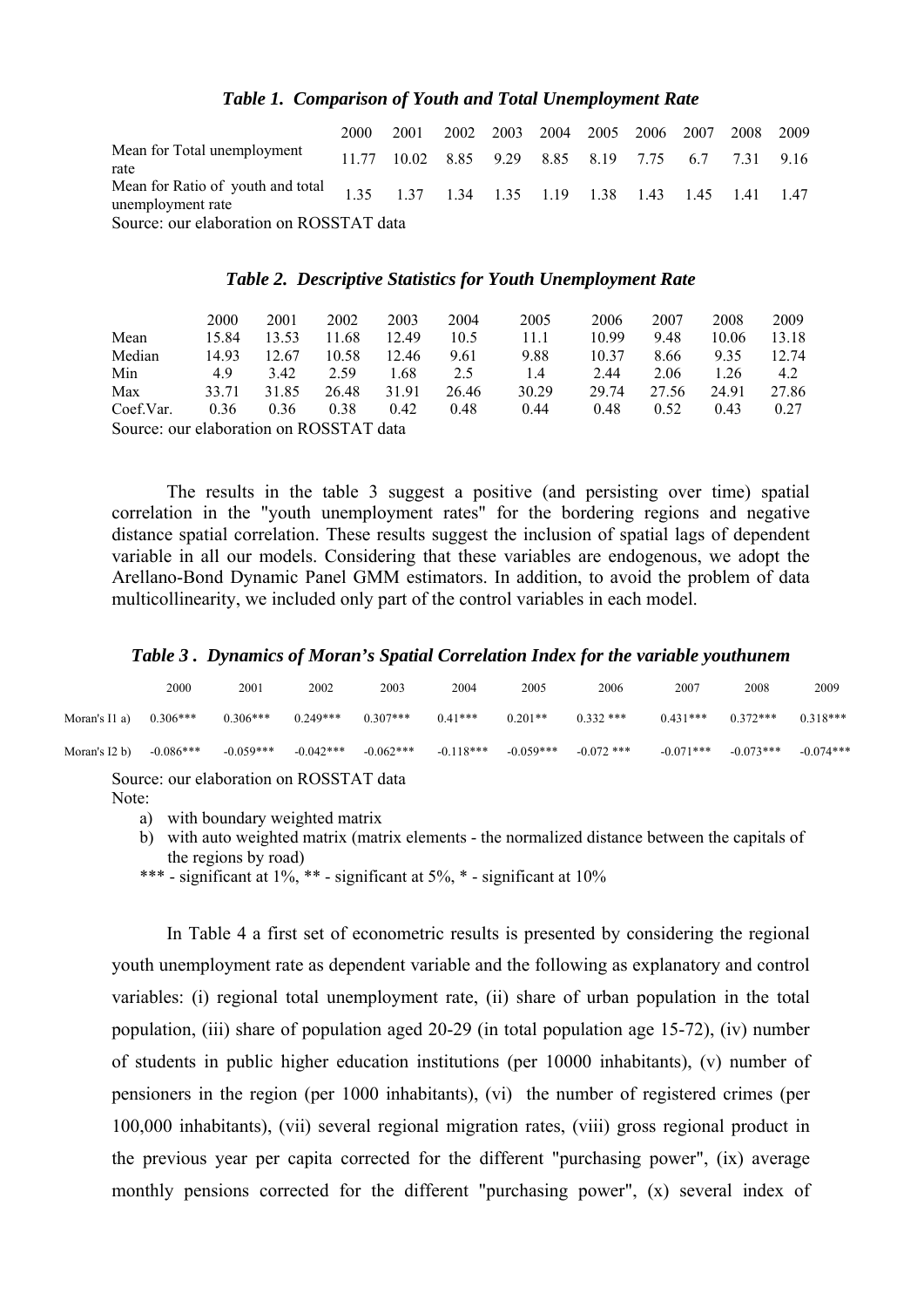openness of the regional economies. In addition, all the models contain "auto spatial lag" or "boundary spatial lag" and year dummies.

| Model                | Y1a        | Y <sub>1</sub> b | Y <sub>2</sub> a | Y2b        | Y3a        | Y3b        | Y4a        | Y4b       | Y5a        | Y5b        |
|----------------------|------------|------------------|------------------|------------|------------|------------|------------|-----------|------------|------------|
| Time lag             | 0.00       | 0.01             | $-0.01$          | 0.00       | 0.01       | 0.00       | $-0.01$    | $-0.01$   | 0.00       | 0.00       |
| Auto Spatial lag     | $-1.91***$ |                  | $-2.28***$       |            | $-1.96***$ |            | $-1.98***$ |           | $-1.93***$ |            |
| Boundary Spatial lag |            | $0.18***$        |                  | $0.20***$  |            | $0.18***$  |            | $0.19***$ |            | $0.19***$  |
| totun                | $1.02***$  | $1.06***$        | $0.99***$        | $1.05***$  | $1.03***$  | $1.08***$  | $1.02***$  | $0.03***$ | $1.04***$  | $1.08***$  |
| d2002                | $-5.49***$ | $-1.42***$       | $-6.58***$       | $-0.79***$ | $-5.52***$ | $-0.55***$ | $-5.48***$ | $0.17***$ | $-5.47***$ | $-0.50***$ |
| d2003                | $-2.23***$ | $-2.00***$       | $-3.04***$       | $-0.54**$  | $-2.31***$ | $-0.15$    | $-2.11***$ | 0.25      | $-2.32***$ | $-0.13$    |
| d2004                | $-7.01***$ | $-1.47***$       | $-8.54***$       | $-1.46***$ | $-7.23***$ | $-1.12***$ | $-6.98***$ | $0.31***$ | $-7.31***$ | $-1.17***$ |
| d2005                | $-5.51***$ | $-2.37***$       | $-7.21***$       | $-0.56**$  | $-5.75***$ | $-0.04$    | $-5.36***$ | 0.38      | $-5.90***$ | $-0.25$    |
| d2006                | $-4.87***$ | $-1.36***$       | $-6.78***$       | $-0.12$    | $-5.20***$ | $0.55**$   | $-4.69***$ | $0.46*$   | $-5.35***$ | $0.30*$    |
| d2007                | $-8.06***$ | $-0.73***$       | $-10.63***$      | $-0.26$    | $-8.47***$ | 0.52       | $-7.69***$ | 0.66      | $-8.65***$ | 0.20       |
| d2008                | $-6.76***$ | $-0.72***$       | $-9.32***$       | $-0.41$    | $-7.35***$ | 0.43       | $-6.24***$ | 0.86      | $-7.72***$ | $-0.07$    |
| d2009                | 0.19       | $-0.71***$       | $-1.37***$       | 0.04       | $-0.35$    | $0.96***$  | 1.50       | 1.26      | $-0.90***$ | 0.35       |
| shurban              | 0.00       | 0.01             |                  |            |            |            |            |           |            |            |
| shareyouth           | $-0.39***$ | $-0.38***$       |                  |            |            |            |            |           |            |            |
| students             | 0.00       | 0.00             |                  |            |            |            |            |           |            |            |
| numberpension        | $0.00*$    | $0.00**$         |                  |            |            |            |            |           |            |            |
| regcrim              | 0.00       | 0.00             |                  |            |            |            |            |           |            |            |
| migrate              |            |                  | $0.01**$         | $0.01***$  |            |            |            |           |            |            |
| miginotherreg        |            |                  | 0.01             | 0.01       |            |            |            |           |            |            |
| miginabroad          |            |                  | $-0.01$          | $-0.01$    |            |            |            |           |            |            |
| migoutotherreg       |            |                  | $-0.02$          | 0.01       |            |            |            |           |            |            |
| migoutabroad         |            |                  | $-0.10$          | $-0.04$    |            |            |            |           |            |            |
| gdppercappp          |            |                  |                  |            | $-0.00*$   | $-0.00**$  |            |           |            |            |
| pensionpp            |            |                  |                  |            |            |            | $-0.00**$  | $-0.00$   |            |            |
| openexpeis           |            |                  |                  |            |            |            |            |           | 1.67       | $-1.24$    |
| openimpcis           |            |                  |                  |            |            |            |            |           | 3.61       | 5.98       |
| openexpoth           |            |                  |                  |            |            |            |            |           | $-1.51***$ | $-1.49**$  |
| openimpoth           |            |                  |                  |            |            |            |            |           | $0.44***$  | $0.48***$  |
| $AB$ test $AR(2)$    | 0.27       | 0.14             | 0.3              | 0.2        | 0.29       | 0.25       | 0.19       | 0.11      | 0.36       | 0.29       |
| $AB$ test $AR(3)$    | 0.48       | 0.5              | 0.41             | 0.5        | 0.53       | 0.55       | 0.54       | 0.57      | 0.44       | 0.47       |
| Sargan test          | 39.08      | 33.03            | 39.21            | 32.11      | 36.1       | 31.34      | 36.81      | 32.46     | 39.2       | 32.52      |
|                      |            | $P^{\alpha}$     |                  |            |            |            |            |           |            |            |

# Table 4. Determinants of youth unemployment (the results of the estimation of the models with the dependent variable "youthunem")

Source: our results on ROSSTAT data

Note: \*\*\* - significant at  $1\%$ , \*\* - significant at  $5\%$ , \* - significant at  $10\%$ 

In short, the main results can be summarized and interpreted as follow: (i) the existence of stable spatial correlation for youth unemployment in Russian regions (negative for distance and positive for bordering regions) is clearly detected; (ii) it's necessary take into account the temporal dynamics of youth unemployment (in 2004, in the middle of two crises - 1998 and 2008 - the level of youth unemployment rate fell, and in 2008 and especially in 2009, during the second economic crisis has grown); (iii) the coefficient of variable "totun" exceed 1 in all models, highlighting a more serious situations with youth unemployment with respect to total unemployment rate; (iv) the higher the share of the young people in the population of the region the lower the level of youth unemployment (this result is opposite with respect to the results for other countries); (v) there are two possible explanations of the positive coefficient of the variable "numberpension": retired people may compete with young people for job or at the same time presence of a pension in the family permit a young people to stay in unemployment for a longer period; (vi) migration aggravates the problem of youth unemployment, as migrant workers compete with young people for the available vacancies in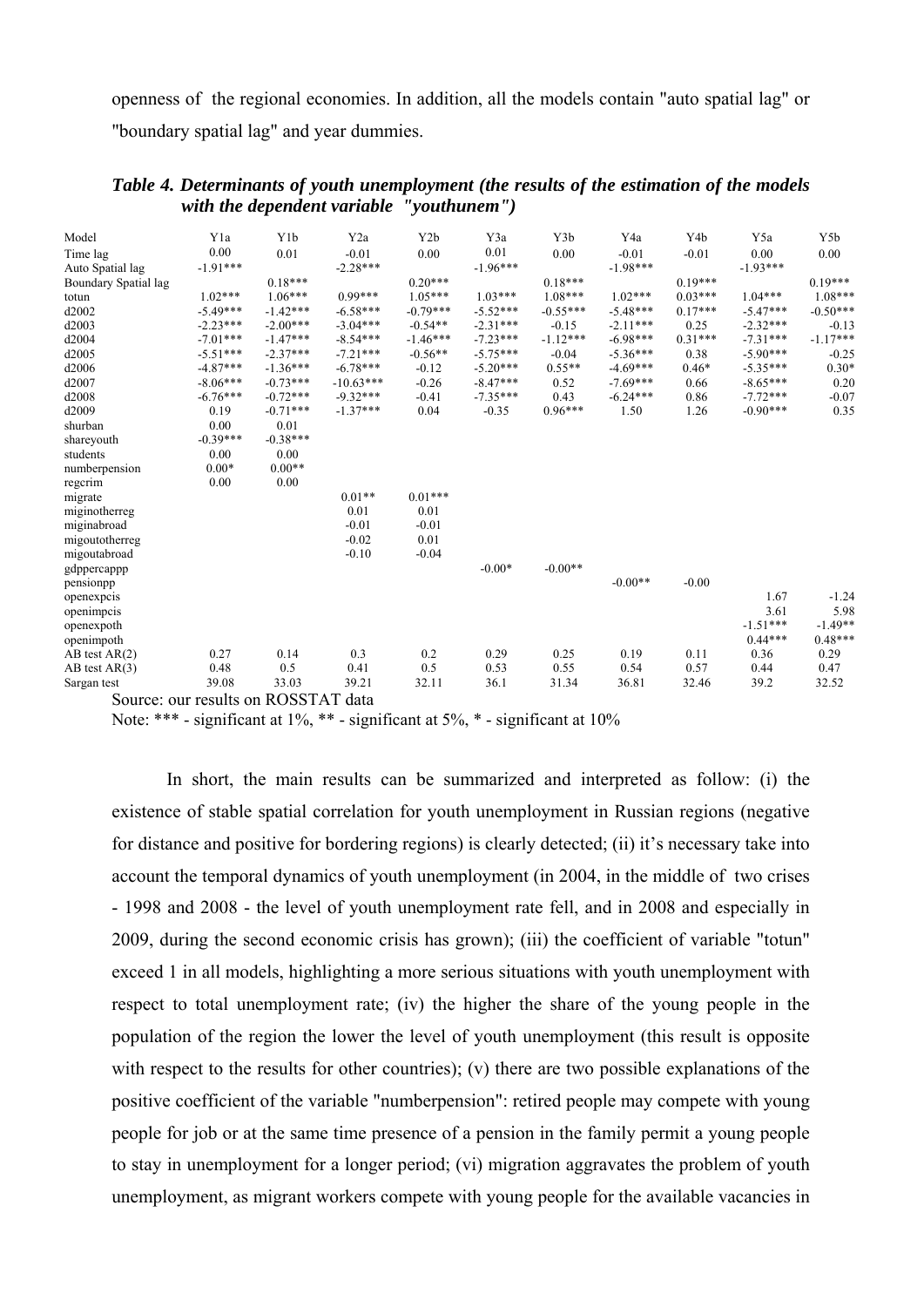the labor market; it should be considered that migrant workers are often willing to work for lower wages, under the worst working conditions; (vii) the higher the level of economic development in the region (which is expressed in a higher value of GDP per capita corrected for the different "purchasing power"), the lower the level of youth unemployment; (viii) an increase in imports (not from the CIS countries) into the region leads to a loss of jobs, including for young people; (ix) on the contrary, exports (not in the CIS countries) helps to increase jobs for youth.

As we have noted, the youth unemployment rate exceeded - during all years - the total unemployment rate (and a significant correlation exist between the dynamic of the two variables over time and between regions). In the next estimated models (Table 5) we try to determine the factor affecting the regional differences (and the dynamic over time) of that ratio. We adopt the same explanatory variable as in the first set of models.

Table 5. Determinants of youth unemployment in comparison with total unemployment (the results of the estimation of the models with the dependent variable "ratio")

| Model                | R <sub>1</sub> a | R1b                         | R2a        | R2b        | R <sub>3</sub> a | R3b        | R <sub>4</sub> a | R <sub>4</sub> b | R <sub>5</sub> a | R <sub>5</sub> b |
|----------------------|------------------|-----------------------------|------------|------------|------------------|------------|------------------|------------------|------------------|------------------|
| Time lag             | $-0.07**$        | $-0.05*$                    | $-0.09***$ | $-0.10***$ | $-0.08**$        | $-0.07**$  | $-0.09***$       | $-0.07**$        | $-0.07**$        | $-0.05*$         |
| Auto Spatial lag     | $-0.23***$       |                             | $-0.25***$ |            | $-0.21***$       |            | $-0.22***$       |                  | $-0.22***$       |                  |
| Boundary Spatial lag |                  | $0.01***$                   |            | $0.02***$  |                  | $0.01***$  |                  | $0.01***$        |                  | $0.01***$        |
| d2002                | $-0.58***$       | $-0.02$                     | $-0.64***$ | $-0.03$    | $-0.54***$       | $-0.01$    | $-0.55***$       | $-0.02$          | $-0.56***$       | $0.01***$        |
| d2003                | $-0.24***$       | 0.02                        | $-0.28***$ | $-0.01$    | $-0.22***$       | 0.01       | $-0.22***$       | 0.00             | $-0.23***$       | $-0.01$          |
| d2004                | $-0.81***$       | $-0.14***$                  | $-0.89***$ | $-0.15***$ | $-0.77***$       | $-0.13***$ | $-0.77***$       | $-0.16$          | $-0.80***$       | $0.00***$        |
| d2005                | $-0.62***$       | 0.02                        | $-0.70***$ | 0.00       | $-0.56***$       | 0.04       | $-0.55***$       | 0.00             | $-0.60***$       | $-0.16$          |
| d2006                | $-0.55***$       | $0.09*$                     | $-0.64***$ | $0.06*$    | $-0.49***$       | $0.11***$  | $-0.48***$       | 0.07             | $-0.53***$       | $0.02***$        |
| d2007                | $-0.86***$       | $0.14**$                    | $-0.99***$ | $0.11**$   | $-0.80***$       | $0.15***$  | $-0.78***$       | 0.08             | $-0.85***$       | $0.08***$        |
| d2008                | $-0.73***$       | $0.12**$                    | $-0.88***$ | 0.07       | $-0.69***$       | $0.13***$  | $-0.65***$       | 0.03             | $-0.75***$       | $0.11**$         |
| d2009                | 0.02             | $0.15***$                   | $-0.09*$   | $0.08*$    | 0.02             | $0.16***$  | 0.10             | 0.02             | $-0.04$          | $0.07***$        |
| shurban              | $-0.02**$        | $-0.03***$                  |            |            |                  |            |                  |                  |                  |                  |
| shareyouth           | $-0.03**$        | $-0.02$                     |            |            |                  |            |                  |                  |                  |                  |
| students             | $0.00**$         | 0.00                        |            |            |                  |            |                  |                  |                  |                  |
| numberpension        | $0.00**$         | $0.00*$                     |            |            |                  |            |                  |                  |                  |                  |
| regcrim              | 0.00             | 0.00                        |            |            |                  |            |                  |                  |                  |                  |
| migrate              |                  |                             | $0.00**$   | $0.00***$  |                  |            |                  |                  |                  |                  |
| miginotherreg        |                  |                             | 0.00       | 0.00       |                  |            |                  |                  |                  |                  |
| miginabroad          |                  |                             | 0.00       | 0.00       |                  |            |                  |                  |                  |                  |
| migoutotherreg       |                  |                             | 0.00       | 0.00       |                  |            |                  |                  |                  |                  |
| migoutabroad         |                  |                             | $-0.01$    | 0.00       |                  |            |                  |                  |                  |                  |
| gdppercappp          |                  |                             |            |            | 0.00             | 0.00       |                  |                  |                  |                  |
| pensionpp            |                  |                             |            |            |                  |            | 0.00             | 0.00             |                  |                  |
| expcis               |                  |                             |            |            |                  |            |                  |                  | 0.64             | 0.28             |
| impcis               |                  |                             |            |            |                  |            |                  |                  | 0.45             | 0.37             |
| expoth               |                  |                             |            |            |                  |            |                  |                  | $-0.20***$       | $-0.22***$       |
| impoth               |                  |                             |            |            |                  |            |                  |                  | $0.05***$        | $0.06***$        |
| $AB$ test $AR(2)$    | $-1.18$          | $-1.09$                     | $-1.3$     | $-1.37$    | $-1.22$          | $-1.15$    | $-1.18$          | $-1.18$          | $-1.07$          | $-109$           |
| $AB$ test $AR(3)$    | 1.43             | 1.41                        | $-1.36$    | 1.37       | 1.38             | 1.36       | 1.35             | 1.37             | 1.31             | 1.25             |
| Sargan test          | 35.87            | 37.48                       | 40.15      | 40.8       | 34.9             | 36.8       | 37.02            | 37.02            | 36.67            | 38.79            |
|                      |                  | $\sim$ $\sim$ $\sim$ $\sim$ |            |            |                  |            |                  |                  |                  |                  |

Source: our results on ROSSTAT data

Note: \*\*\* - significant at  $1\%$ , \*\* - significant at  $5\%$ , \* - significant at  $10\%$ 

As for this second set of models, the main results can be summarized and interpreted as follow: (i) as in the previous case we have received confirmation of the existence of spatial correlation for the ratio of youth and total unemployment rate in Russia; (ii) the time lag is negative and significant in all models, so the situation with youth unemployment (compared with the total one) is improving; (iii) conclusion about the temporary dynamics of youth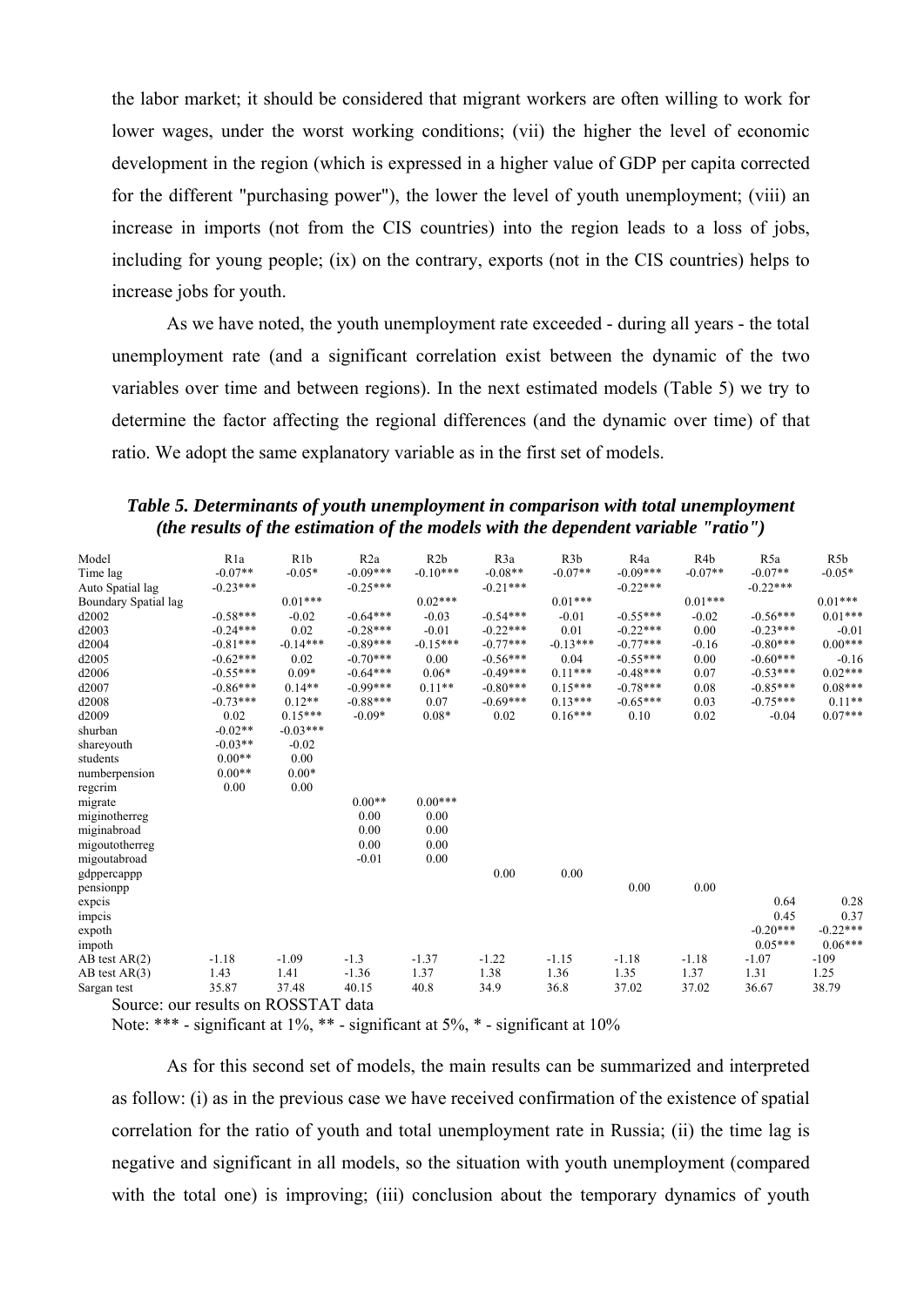unemployment compared to the total, the impact of the crisis in 2008-2009, made for the previous model, also hold; (iv) the higher the level of urban population in the region, the easier the young people to find a job and the less the ratio of youth and total unemployment; (v) conclusion on the impact of migration and pensioners is the same as in the previous case; (vi) conclusions regarding the degree of openness of the region in terms of exports and imports are similar to the previous estimates.

#### **5. Final Remarks**

 The investigation of the differences and dynamics in regional youth unemployment rate (and its ratio with respect to total unemployment rate) is extremely important in terms of policy implications but it is also extremely difficult due to the large number of explanatory variables potentially relevant.

 As for 75 Russian regions over the period 2000-2009 we presented descriptive statistics and we obtained significant econometric results confirming the above argumentations. In particular, youth unemployment rates are persistently higher than total (or adult) unemployment rates and a clearcut spatial dependence (negative for distance and positive for bordering regions) emerged. The first point confirm the importance of the topic (also in "good times" and not only during and after a crisis) and also suggest that if potential labour market weaknesses are left free to unfold, the price to be paid will be high for a long period of time; the other side of the coin is that policy efforts aimed at increasing labour market performance, if successful, may be able to produce durable outcomes, and this time pattern of benefits should be carefully considered when assessing the present costs of policy interventions. The second point (spatial autocorrelation), indicates that supra-regional aspects do matter in shaping labour market performance and that policy design should carefully consider the true spatial extent and interactions which take place at regional level. Between the many significant explanatory variables discussed in the previous section, it should be especially noted that (i) a higher level of regional economic development is able to improve the relative situation in terms of youth unemployment (and its ratio with total unemployment rate); (ii) demographic, migration and family conditions can be important factor affecting both regional youth unemployment rate and its ratio with total unemployment rate; (iii) regional openness and export/import can significantly affect youth unemployment (and its ratio with total unemployment rate).

 A quite general but important policy implication is that it does not exists a simple and single policy intervention able to significantly improve the youth labour market performance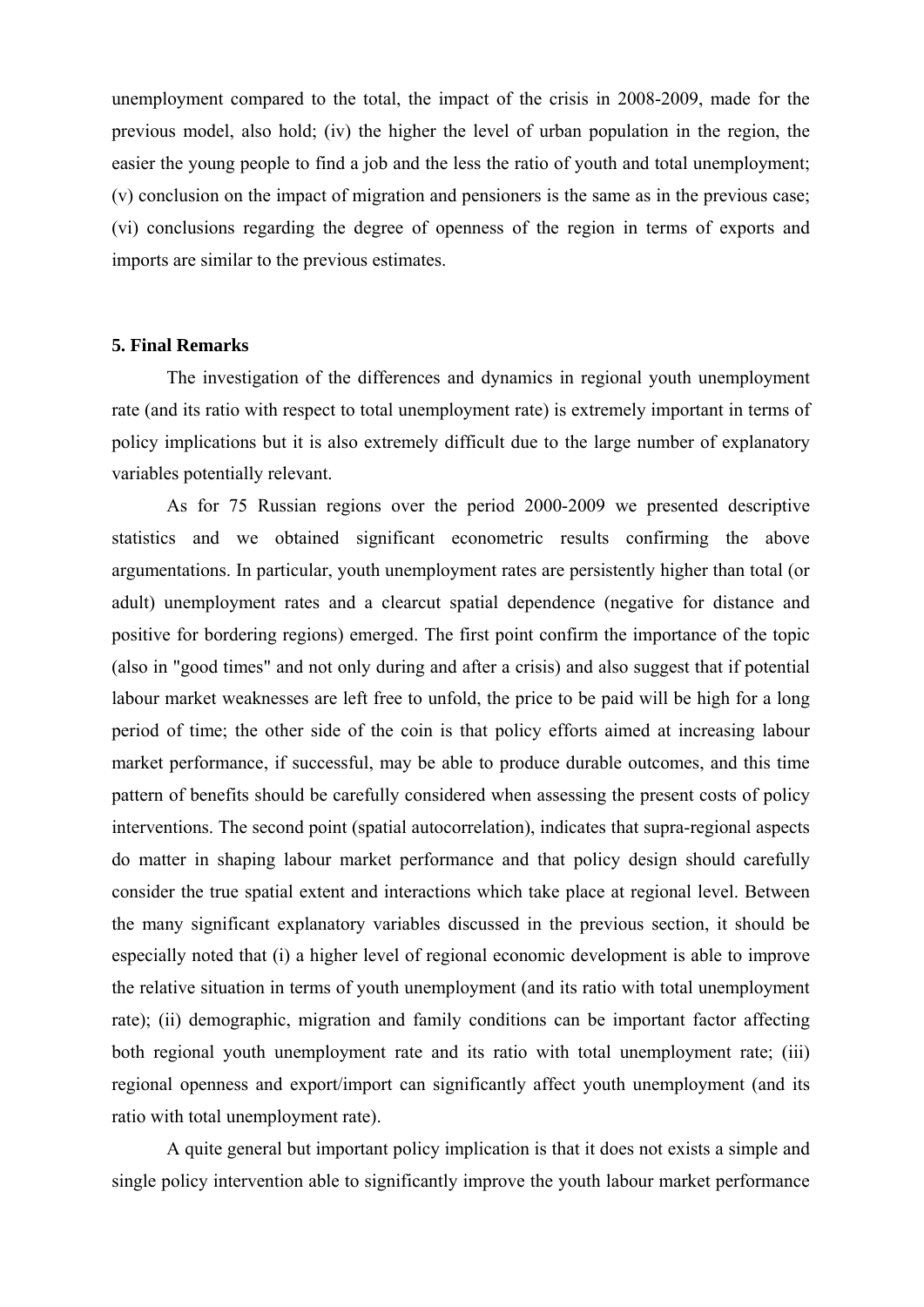(in absolute and relative terms), but it is necessary a complex and large set of macro and micro economic, institutional and labour policies able to favour a sustainable economic and social development.

#### **References**

- Abowd, J., Kramarz, F., Lemieux, T., & Margolis, D. (1997). Minimum wages and youth employment in France and the United States. NBER working paper 6111.
- Arpaia A. and N. Curci (2010), "EU Labour Market Behaviour During the Great Recession", *European Economy*, Economic Papers 405.
- Barbieri, G., & Sestito, P. (2008). Temporary workers in Italy: Who are they and where they end up. *Labour, 22*(1), 127-166.
- Basile R. and L. De Benedictis (2008), "Regional unemployment and productivity in Europe", *Papers in Regional Science*, v. 87, n. 2.
- Bassanini, A., & Duval, R. (2006). Employment patterns in OECD countries: Reassessing the role of policies and institutions. OECD Economics Department working paper 486.
- Belke A. (2007), "Endogenous Optimum Currency Areas and the Blend of Sectors On the Determinants of Business Cycle Correlation across European Regions", *Journal of Economic Integration*, 22(1), 26-49.
- Belke A. and J. M. Heine (2006), "Specialisation patterns and the synchronicity of regional employment cycles in Europe", *IEEP* (Springer-Verlag), 3:91–104.
- Bell, D. N. F., & Blanchflower, D. G. (2009). What should be done about rising unemployment in the UK. IZA discussion paper, No. 4040, Bonn.
- Blanchard O.J. and L.F. Katz (1992), "Regional evolutions", *Brooking Papers on Economic Activities*  1: 1–75.
- Booth, A. L., Francesconi, M., & Frank, J. (2002). Temporary jobs: Stepping stones or dead ends? *Economic Journal, 112*(480), F189-F213.
- Bornhorst, F., & Commander, S. (2006). Regional unemployment and its persistence in transition countries. *The Economics of Transition, 14*(2), 269-288.
- Brunello, G., & Checchi, D. (2005). School quality and family background in Italy. *Economics of Education Review, 24*(5), 563-77.
- Brunello, G., Garibaldi, P., & Wasmer. (2007). *Education and training in Europe.* Oxford University Press, New York.
- Caroleo, F. E., & Pastore, F. (2003). Youth participation in the labour market in Germany, Spain and Sweden. In T. Hammer (Eds.), Youth Unemployment and social Exclusion in Europe, Policy Press, Bristol.
- Caroleo, F. E., & Pastore, F. (2007). *The youth experience gap: Explaining differences across EU countries.* Università di Perugia, Quaderni del Dipartimento di Economia, Finanza e Statistica 41.
- Carmeci, L., & Mauro, L. (2003). Long run growth and investment in education: Does unemployment matter? *Journal of Macroeconomics, 25,* 123-137.
- Checchi, D. (2003). The Italian educational system: Family background and social stratification. Department of Economics, University of Milan, working paper, 2003-01.
- Checchi, D. (2006). *The economics of education.* Cambridge: Cambridge University Press.
- M. Choudhry, E. Marelli and M. Signorelli (2011), "Youth Unemployment and the Impact of Financial Crises", *International Journal of Manpower*, forthcoming.
- Clark, K. B., & Summers, L. H. (1982). The dynamics of youth unemployment. In R. B. Freeman, & D. A. Wise (Eds.), *The youth labour market problem: its Nature, causes and consequences.* Chicago Press/NBER.
- Cockx, B., & Picchio, M. (2009). Are short-lived jobs stepping stones to long-lasting jobs? IZA discussion paper, No. 4004, Bonn.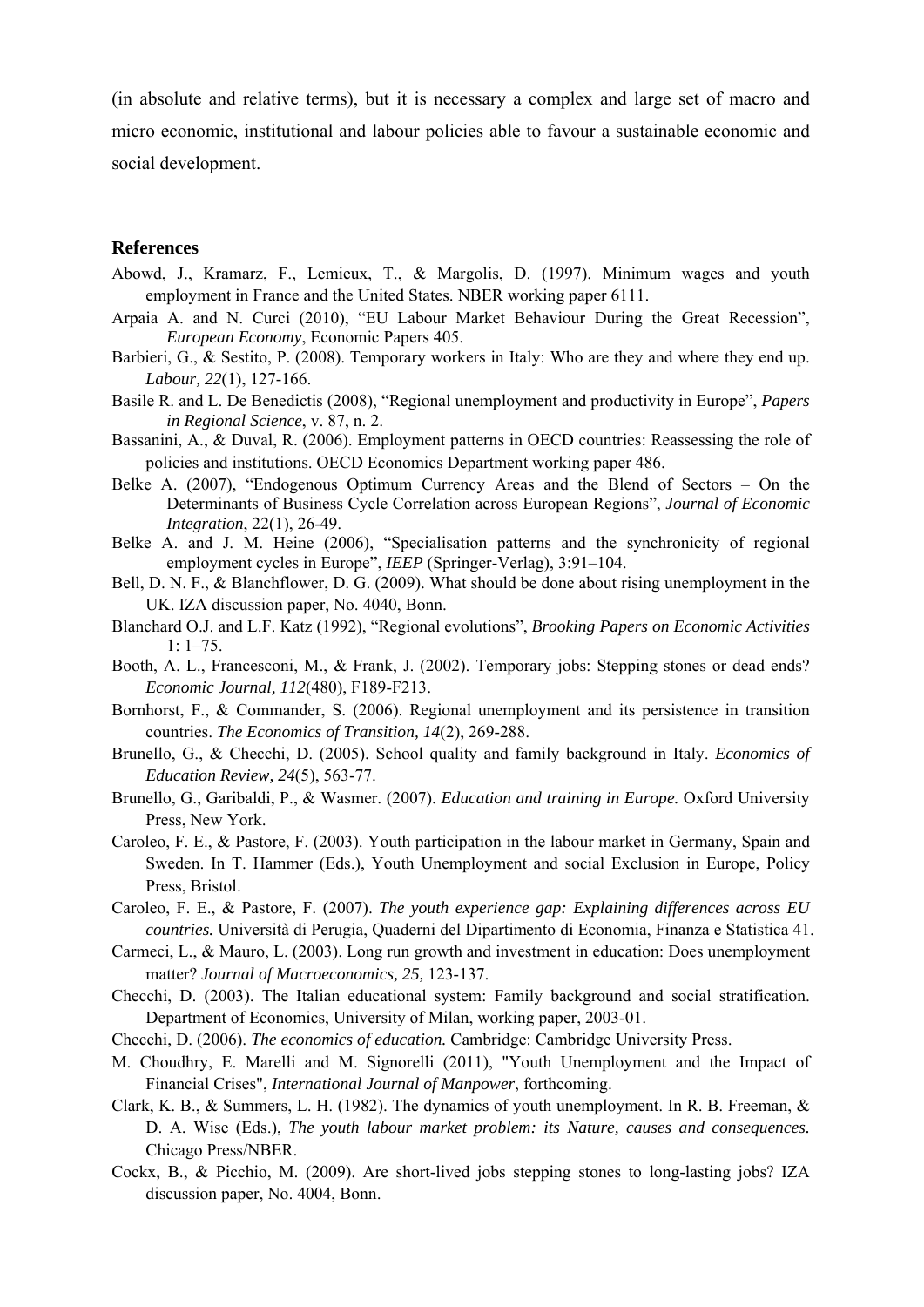- Demidova O., Signorelli M. (2011), "The Impact of Crises on Youth Unemployment of Russian Regions: An Empirical Analysis", *China-USA Business Review*, v.10, № 7
- Elhorst, J. P. (2003). The mystery of regional unemployment differentials: Theoretical and empirical explanations. *Journal of Economic Surveys, 17*(5), 709-748.
- Fatás A. (1997), "Countries or Regions? Lessons from the EMS Experience", *European Economic Review* 41, 743-751.
- Feige, E.L. (1997), "Underground activity and institutional change: productive, protective and predatory behaviour in transition economies", in Nelson, J. M., Tilly, C., Walker, L. (Eds), *Transforming Post-Communist Political Economies*, National Academy Press, Washington, D.C, pp.21-33.
- Flaim, P. (1990). Population changes, the baby boom and the unemployment rate. *Monthly Labor*  Review, 113, 3-10.
- Gimpelson V.E., R. I. Kapelyushnikov, A.Lukyanova (2010), "Employment Protection Legislation in Russia: Regional Enforcement and Labor Market Outcomes", Comparative Economic Studies, V. 52. № 4. C. 611—636
- Gimpelson V.E, R.I. Kapeliushnikov (2011), "Labor Market Adjustment: Is Russia Different?" Institute for the Study of Labor. IZA DP No. 5588.
- Gacs, V., & Huber, P. (2005). Quantity adjustment in the regional labour markets of EU candidate countries. *Paper in Regional Science, 4*(84), 542-558.
- Galbraith J.K. and J.E. Garcilazo (2010), "Inequalities, employment and income convergence in Europe: evidence from regional data", *International Review of Applied Economics*, v. 24, n. 3, 359–77.
- Garcilazo J.E. and V. Spiezia (2007), "Regional Unemployment Clusters: Neighborhood and State Effects in Europe and North America", *The Review of Regional Studies*, v. 37, n. 3, pp. 282– 302.
- Green, A. E., Owen, D., & Wilson, R. (2001). Regional differences in labour market participation of young people in the European Union. *European Urban and Regional Studies, 8*(4), 297-318.
- Heckman, J. J., & Borjas, G. J. (1980). Does unemployment cause future unemployment? Definitions, questions and answers from a continuous time model of heterogeneity and state dependence. *Economica, 47*(187), 247-283.
- Huber, P. (2007). Regional labour market developments in transition: A survey of the empirical literature. *The European Journal of Comparative Economics 4*(2), 263-298.
- Ichino, A., Mealli, F., & Nannicini, T. (2005). Temporary work agencies in Italy: A springboard toward permanent employment? *Giornale degli Economisti e Annali di Economia, 64*(1), 1-27.
- ILO (1997), *World Labour Report: Industrial Relations, Democracy, and Social Stability, 1997-98*. International Labour Organization, Washington DC.
- ILO (2002). A future without child labour. Report 1 (B), ILC 90th session, ILO, Geneva.
- ILO (2010a).Global employment trends. International Labour Organization, Geneva, January.
- ILO (2010b). Global employment trends for youth. Special issue on the impact of global economic crisis on youth, International Labour Organization, Geneva, August.
- Izraeli O. and K.J. Murphy (2003). "The Effect of Industrial Diversity on State Unemployment Rate and Per Capita Income", *The Annals of Regional Science*, 37: 1–14.
- Jurajda S. and K. Terrell (2009), "Regional unemployment and human capital in transition economies", *Economics of Transition*, 17(2), 241–74.
- Kapelyushnikov R., Kuznetsov A. and Kuznetsova O. (2011), "Market Institutions and the Russian Labour Market Performance", Paper proposed for International Workshop, 10-11 November, Perugia.
- Kapelyushnikov R. (2011b) How to measure EPL stringency for Russia: a comment : Working paper WP3/2011/02 [Text] / R. I. Kapelyushnikov ; Higher School of Economics. — Moscow: Publishing House of the Higher School of Economics, 2011. — 20 p. — 150 copies. (In Russian)
- Kolev, A., & Saget, C. (2005). Understanding youth labour market disadvantage: Evidence from south-east Europe. *International Labour Review, 144*(2), 161-187.
- Korenman, S., & Neumark, D. (1997). Cohort crowding and youth labor markets: a cross-national analysis. NBER Work paper No.6031.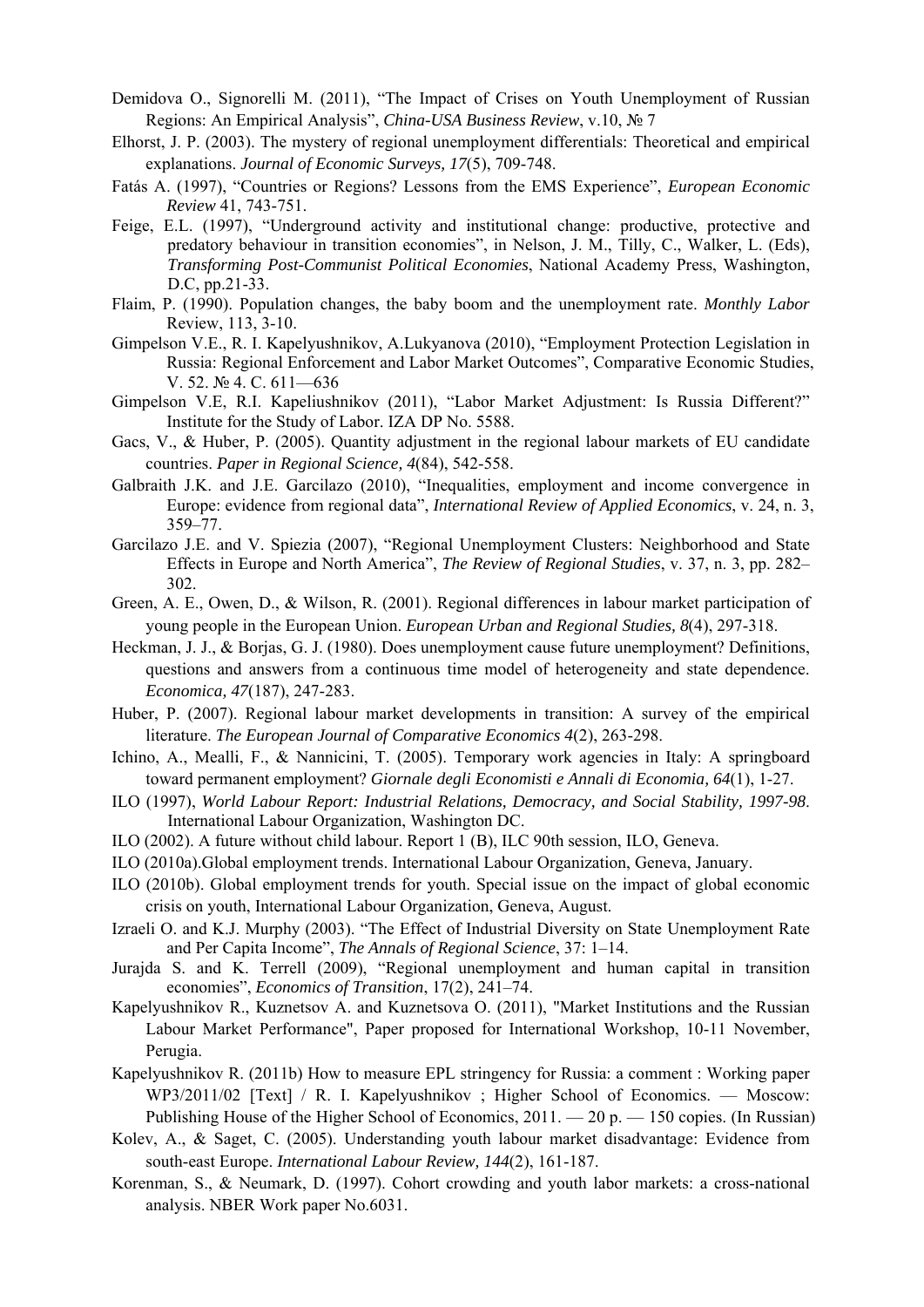Layard, R. and Richter, A. (1995), "Labour market adjustment – the Russian way", in Aslund, A. (Ed.), *Russian Economic Reform at Risk*, Pinter, London.

Lefresne F. (2003). *Les jeunes et l'emploi.* Paris: Collect Repères La Découverte.

- Longhi S., P. Nijkamp and I. Traistaru (2005), "Is Sectoral Diversification a Solution to Unemployment? Evidence from EU Regions", *Kyklos*, v. 58, n. 4, 591–610.
- Marelli E. (2006), "Regional employment dynamics in the EU: structural outlook, co-movements, clusters and common shocks", in: F.E. Caroleo e S. De Stefanis (eds.), *The European Labour Market. Regional Dimensions*, Physica-Verlag, pp. 89-121.
- Marelli E., Patuelli R. and Signorelli m. (2011) "Regional Unemployment in the EU before and after the Global Crisis", paper to be presented at EACES-AISRe Conference, Turin, September 15-17.
- Marelli E. and M. Signorelli (2010a), "Institutional, nominal and real convergence in Europe", *Banks and Bank Systems*, v. 5, n. 2 (cont.), 41-57.
- Marelli E. and M. Signorelli (2010b), "Transition, Regional Features, Growth and Labour Market Dynamics", in F.E. Caroleo and F. Pastore (eds.), *The Labour Market Impact of the EU Enlargement*, Physica-Verlag, Berlin Heidelberg, pp. 99-147.
- Neumark, D., & Wascher, W. (1999). A cross national analysis of the effects of minimum wages on youth employment. NBER Working paper No.7299.
- Neumark, D., & Wascher, W. (2004). Minimum wages, labour market institutions, and youth employment: A cross-national analysis. *Industrial and Labour Relations Review, 57*(2), 223-247.
- O'Higgins, N. (1997). The Challenge of Youth Unemployment. *Employment and Training Paper 7 ILO,* Geneva.
- O'Higgins, N. (2005). Trends in the youth labour market in developing and transition countries. Labor and Demography Working paper No.0507002.
- O'Higgins, N. (2011a). "Italy and the global financial and economic crisis," forthcoming in Vaughan-Whitehead, D. (ed.) *Inequality in the World of Work: The Effects of the Crisis* (Cheltenham, Edward Elgar).
- O'Higgins N. (2011b), "The Impact of the Economic and Financial Crisis and the Policy Response on Youth Employment in the European Union", Paper proposed for International Workshop Perugia, November 10-11.
- Overman H. and D. Puga (2002) "Unemployment Clusters across European Regions and Countries," *Economic Policy,* 34, 117-47.
- Perugini, C., & Signorelli, M. (2004). Employment performance and convergence in the European countries and regions. *The European Journal of Comparative Economics, 2*.
- Perugini, C., & Signorelli, M. (2007). Labour market performance differentials and dynamics in EU-15 countries and regions. *The European Journal of Comparative Economics 4*(2), 209-262.
- Perugini, C., & Signorelli, M. (2010a). Youth labour market performance in European regions. *Economic Change and Restructuring, 2*.
- Perugini, C., & Signorelli, M. (2010b). Youth unemployment in transition countries and regions. In *Economic Growth and Structural Features of Transition*. London and New York: Palgrave-Macmillan.
- Picchio, M. (2008). Temporary contracts and transitions to stable jobs in Italy. *Labour, 22*(s1), 147- 174.
- Quintini, G., & Manfredi, T. (2009). Going separate ways? School-to-work transitions in the United States and Europe. OECD Social, Employment and Migration Working paper, No.90, Paris.
- Quintini, G., Martin, J. P., & Martin, S. (2007). The changing nature of the school-to-work transition process in OECD countries. IZA discussion paper No.2582.
- Quintini, G., & Martin, S. (2006). Starting well or losing their way? The position of youth in the labour market in OECD countries. OECD Social Employment and Migration Working papers No.39.
- Rodrìguez-Pose, A. (2003). Human capital and regional disparities in the EU. *Joint Conference of the EC and the EIB on Human Capital, Employment, Productivity and Growth*.
- Ryan, P. (2001). The school-to-work transition: A cross-national perspective. *Journal of Economic Literature, 39*(1), 34-92.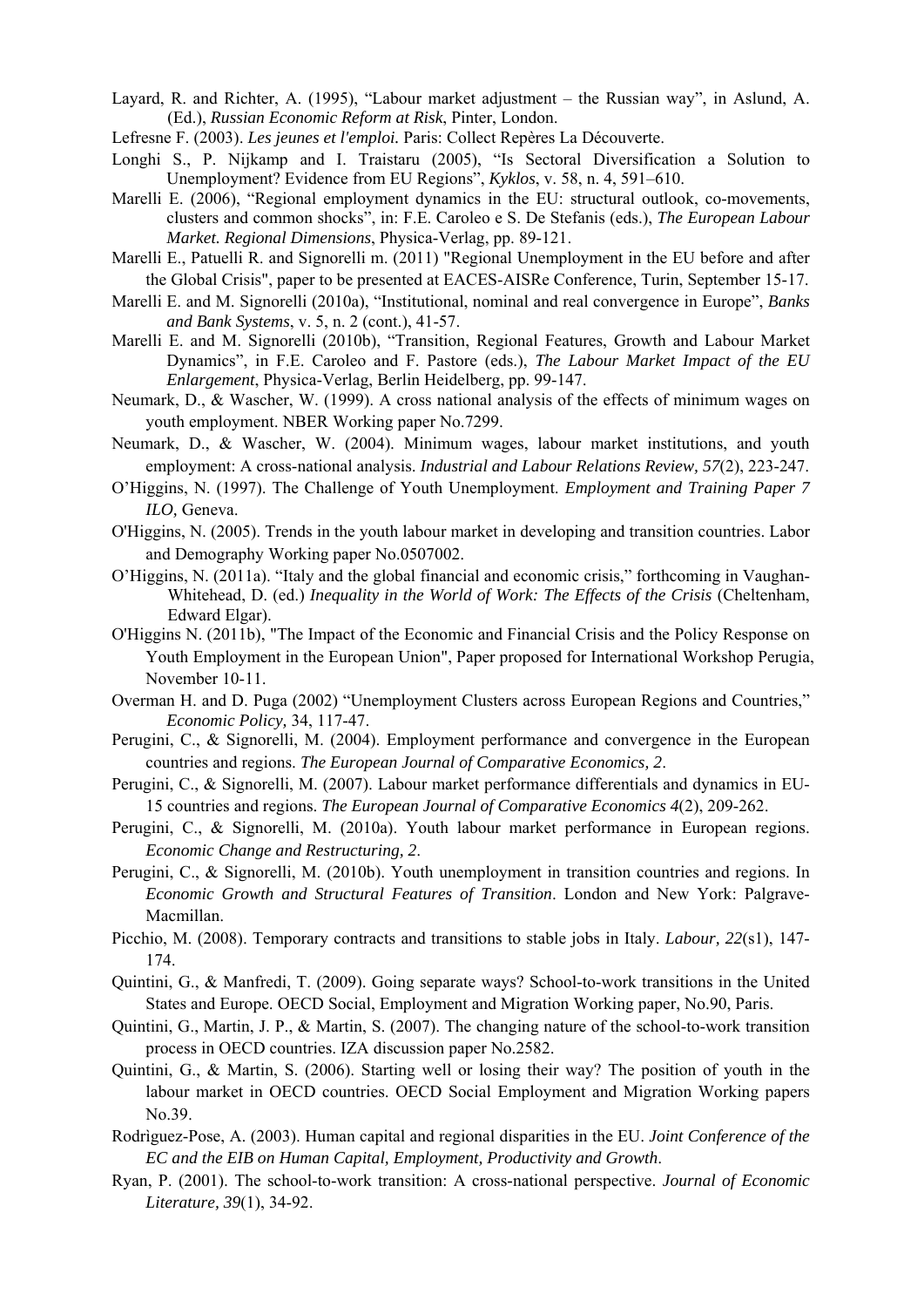Scarpetta, S., Sonnet, A., & Manfredi, T. (2010). Rising youth unemployment during the crisis: How to prevent negative long-term consequences on a generation? OECD Social, Employment and Migration Working papers, No.6, Paris, April.

- Sciulli D. and Signorelli M. (2011), "University-to-Work Transitions: An Empirical Analysis on Perugia Graduates", *European Journal of Higher Education*, 1.
- Shimer, R. (1999). The impact of young workers on the aggregate labour market. NBER Working paper 7306.
- Tyrowicz J. and P. Wòjcik (2010), "Unemployment convergence in transition", in E. Marelli and M. Signorelli (eds.), *Economic Growth and Structural Features of Transition*, Palgrave-Mac Millan.
- Vamvakidis A. (2009) "Regional Wage Differentiation and Wage Bargaining Systems in the European Union", *Financial Theory and Practice,* 33 (1) 73-87.
- Verick, S. (2009). Who is hit hardest during a financial crisis? The vulnerability of young men and women to unemployment in an economic downturn. IZA Discussion papers, No. 4359, August.
- Vishnevskaya, N., and Kapelyushnikov, R. (2007), "Infrorsment trudovogo zakonodastel'stva v Rossii", Working paper No.3, Working paper series "Problems of Labour Market", Moscow State University-Higher School of Economics, Moscow.

## **Appendix**

## **Table A1. List of variables**

| Acronym           | <b>Definition</b>                                                         | <b>Values</b>                                                         | <b>Remarks</b>                                                                                                                                                                                                                      |
|-------------------|---------------------------------------------------------------------------|-----------------------------------------------------------------------|-------------------------------------------------------------------------------------------------------------------------------------------------------------------------------------------------------------------------------------|
| number            | Number of a region                                                        |                                                                       |                                                                                                                                                                                                                                     |
| name a)           | Name of a region                                                          | $1 - 75$                                                              | Because of the lack or unreliable data for<br>Chechen Republic, Nenets Autonomous District,<br>Chukotka Autonomous Area, Trans-Baikal<br>Region, Ingushetia Republic, Dagestan Republic,<br>the data for these regions were removed |
| totun             | <b>Total Unemployment</b>                                                 | Percent                                                               |                                                                                                                                                                                                                                     |
| numunem<br>(NU)   | Number of unemployed                                                      | Thousands                                                             |                                                                                                                                                                                                                                     |
| shunemp<br>(SU)   | Share of unemployed in<br>the age group 20-29                             | Percent                                                               |                                                                                                                                                                                                                                     |
| numemp<br>(NE)    | Number of Employed                                                        | Thousands                                                             |                                                                                                                                                                                                                                     |
| shemp<br>(SE)     | Share of Employed in the<br>age group 20-29                               | Percent                                                               |                                                                                                                                                                                                                                     |
| youthunem<br>(YU) | Unemployment in the age<br>group 20-29                                    | Percent                                                               | $YU=NU*SU*100/$<br>$(NU*SU+NE*SE)$                                                                                                                                                                                                  |
| ratio             | Ratio of youth and total<br>unemployment                                  |                                                                       | $Ratio =$ youthunem/totun                                                                                                                                                                                                           |
| shurban           | Share of urban population<br>in the total population (as<br>of January 1) | Percent                                                               |                                                                                                                                                                                                                                     |
| shareyouth        | Share of population aged<br>20-29 (in total population<br>age 15-72)      | Percent                                                               |                                                                                                                                                                                                                                     |
| students          | Number of students in<br>public higher education<br>institutions          | Per 10000 population                                                  |                                                                                                                                                                                                                                     |
| numberpens        | Number of pensioners in<br>the region                                     | Per 1000 population                                                   |                                                                                                                                                                                                                                     |
| regcrime          | The number of registered<br>crimes                                        | Per 100,000 population                                                |                                                                                                                                                                                                                                     |
| migrate           | Migration rates                                                           | Number of migrants per<br>10000 population                            |                                                                                                                                                                                                                                     |
| miginotherreg     | Migrants who have<br>arrived from another<br>region of Russia             | In percentage of total<br>number of migrants<br>arrived to the region |                                                                                                                                                                                                                                     |